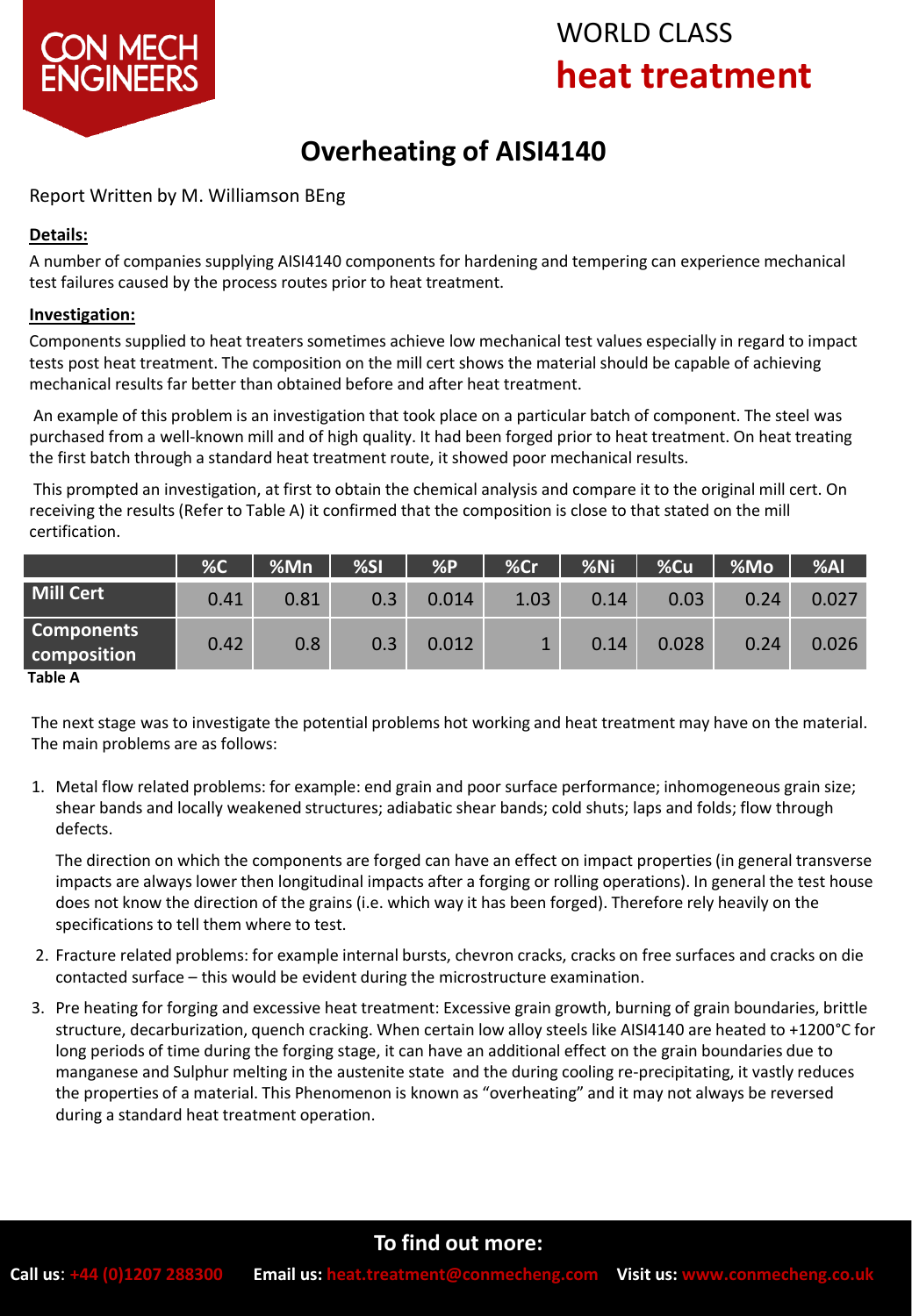## **Overheating of AISI4140**

#### **Microstructure**

As the structure is not homogeneous it is evident that there are areas of course and areas of fine grains. This is what is known as "badly heat treated steel". This material was overheated during the hot working operation and then the components were placed in stillage's and left to cool. The problem of stacked and therefore crowded components in the stillage, leads to various uneven cooling rates around the component, therefore depending on the components position within the stillage depended on what cooling it received. These components weighed 26Kg so the microstructure did vary at different positions (see phots below).



Photo A



Photo C



Photo B

Photo A, B, C – Martensite (dark), ferrite/pearlite aggregate (light), bainite (large grains) x100





Photo D – Martensite with MnS inclusion  $x400$  Photo E – Ferrite/pearlite aggregate x400: pearlite is normally formed on delayed cooling from austenite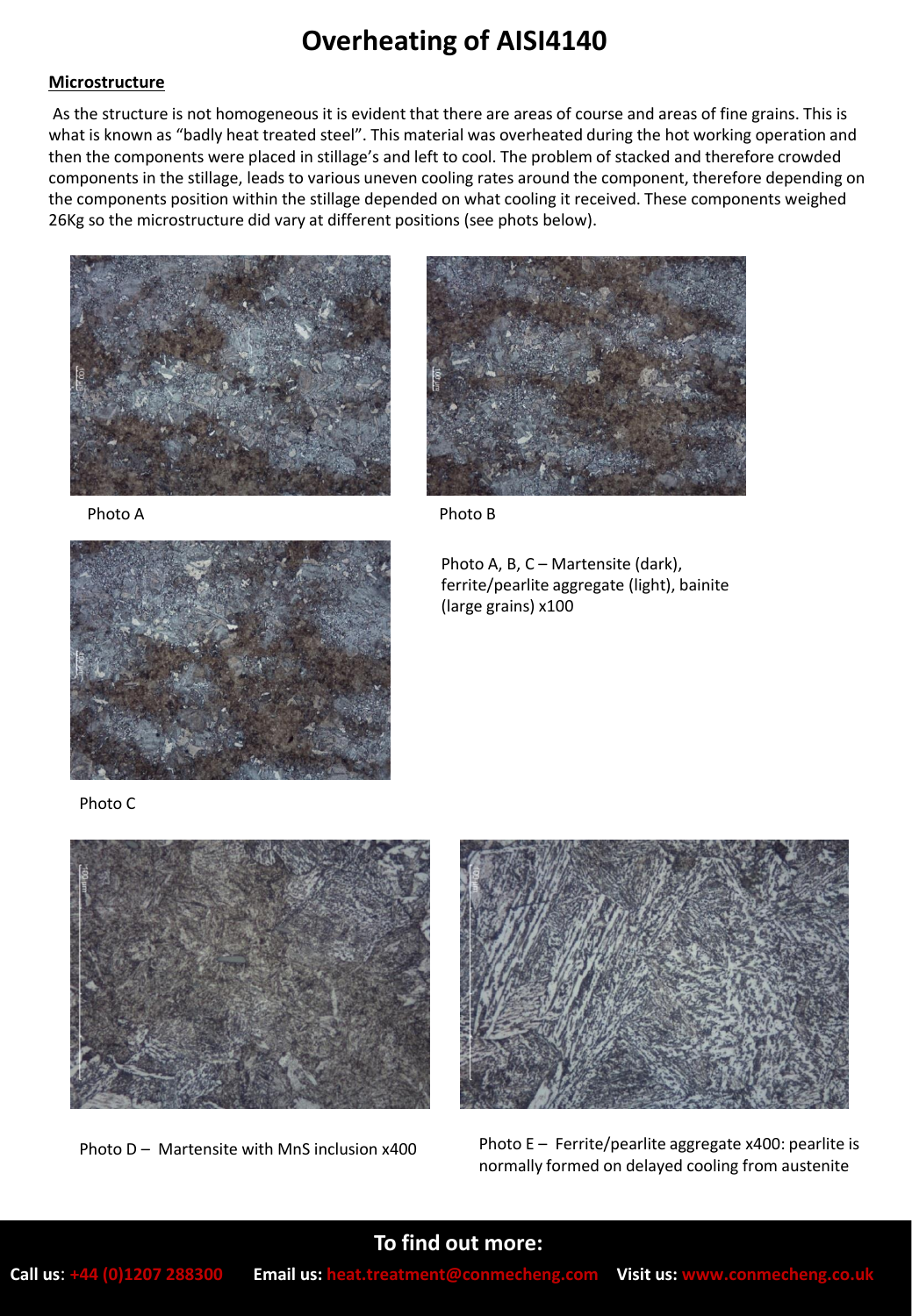### **Overheating of AISI4140**



Photo F – Martensite (dark), ferrite/pearlite aggregate (light), bainite (large grain) x400



Photo G - martensite x400

### **Why and How to Detect Overheating**

When a low alloy steel like AISI4140 is heated at too high a temperature prior to forging, localised melting occurs at the austenite grain boundaries, which causes segregation of phosphorus, sulphur, and carbon. On cooling, manganese sulphides probably form within the phosphorus-rich austenite grain boundary, which then transforms to ferrite. This weakens the grain boundaries hence the poor mechanical results that occurs after heat treatment.

Detection of overheating can be difficult, the two etchants that are recommended are, nitric-sulfuric acid and ammonium nitrate solution. After etching you need to pay attention to the grain boundaries to see if you can see a series of spots on the grain boundaries. These spots do indicate that manganese sulphides are present, but depending how overheated the material was, will depend if you can see them on a conventional microscope. In general it is very difficult to detect them. (Reference: T.J. Baker and R. Johnson, J. Iron Steel Inst). The best method of detection is by use of an SEM machine, but this can be very costly.

#### **Factors Affecting Overheating**

The main factor that determines the severity of overheating is all down to the composition; sulphur greatly influences overheating. If a steel has less than 0.002 wt% sulphur, overheating is vastly reduced due to the low amount of sulphides formed. As the sulphur content increases so does the severity of the overheating and also the temperature that this phenomenon commences. Phosphorus is the next element to be aware off, the richer the content the more susceptible the material will be. Other factors that have an affect are: temperature, cooling rate, and method of manufacture.

To avoid overheating, selection of the correct heating temperature is paramount, also the time it is at high temperature. During heating it is important to ensure the furnace is of uniform temperature (temperature uniformity surveys should be carried out), a risk that some people do not take in consideration is when a component is placed close to the burners ( flame impingement), this should be avoided at all costs.

Cooling down is also critical after the work is complete as this can change the grain size. Also if too high f a temperature has been used and the cool down is slow, you will see that the manganese sulphides will reduce in quantity but grow in size the longer it is left to cool.

### **To find out more:**